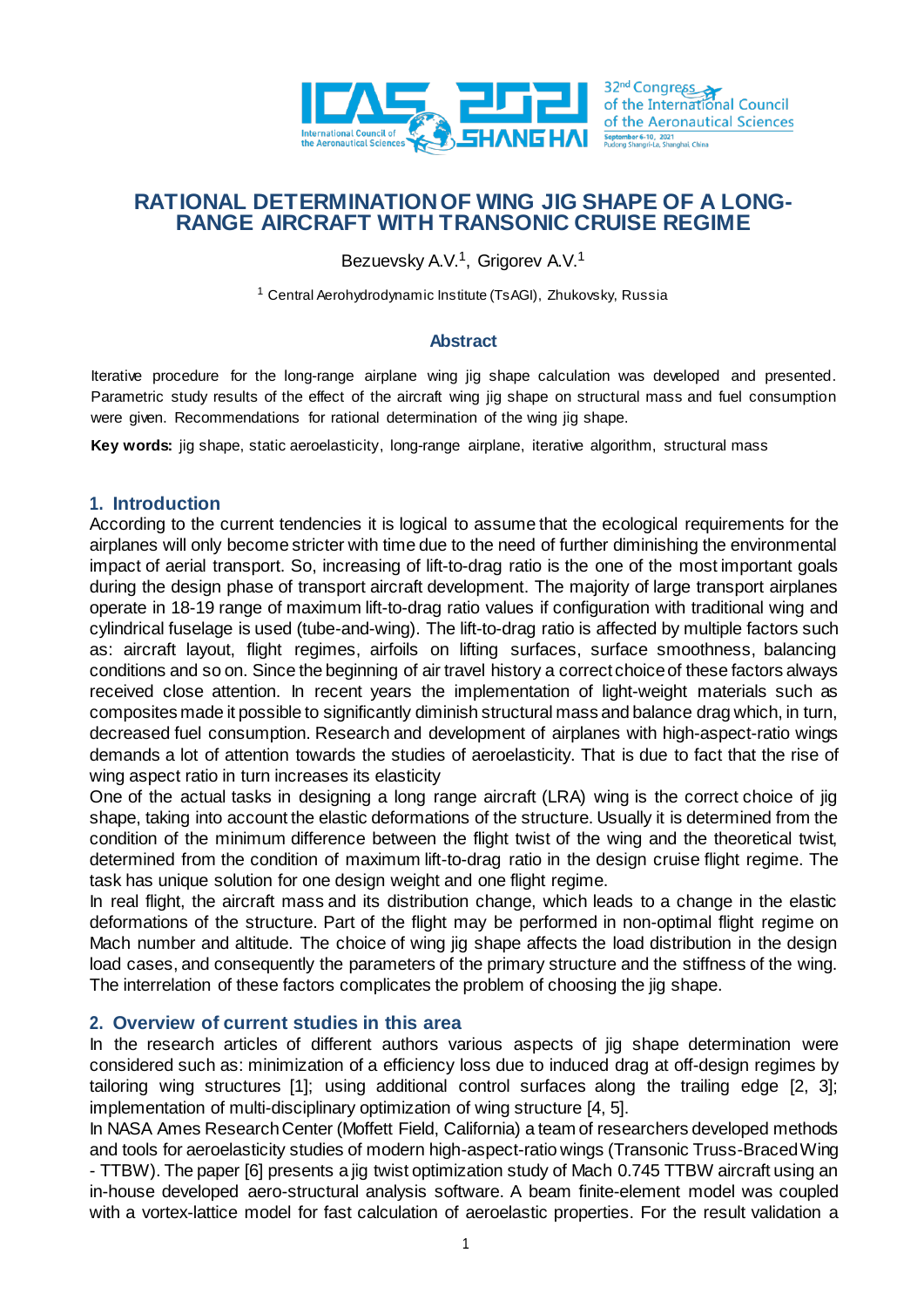CFD computations were used as well as transonic wind-tunnel test data. Elastic properties were obtained using finite-element model analysis. Twist was represented by a sum of functions of shape (Chebyshev cubic polynomial fit), that allowed to model a smooth distribution of twist while using finite set of parameters. The result of application of optimization algorithm was the reduction of drag coefficient by 0.0008. That result was verified by CFD-simulation.

At the same NASA Ames Research Center, the research was performed under the title of Elastically Shaped Air Vehicle Concept [7]. Three main directions were considered: non-planar wing optimization; drag reduction through a new concept of elastic wing shaping control; implementing new aerodynamic control effector called a variable camber continuous trailing edge flap. For the optimization procedure the prototype was the research platform, that included both a wind tunnel model and remotely controlled unmanned flying vehicle. The effect of implementing all this means is pretty substantial, but requires use of additional control surfaces or significant changes in aircraft construction.

At University of Michigan, (Ann Arbor, Michigan) the studies were performed on elastic high-aspectratio wings [8]; coupled aero-propulsion effects from boundary layer ingestion; complex non-linear flutter behavior for truss-braced wings. Optimization was performed for a cruise regime and two offdesign load cases to insure buffeting safety. The minimization of aerodynamic drag was performed at fixed lift. The aircraft was in a balanced state, as a variables were used such parameters as tail rotation angle, multiple wing shape parameters, twist angles, angle of attack values. There were constraints like lower limit to airfoil thickness and wing inner volume. The model with parameters is shown on Figure 1.



Figure 1 - Model and optimization parameters.

A sum of drag coefficients with weights applied for several load cases was a function that minimized. When the take-off weight was used as goal function, the result of the optimization procedure was a wing with aspect ratio of 9.08 and lift-to-drag ratio of 18.83 at cruise regime. When the fuel consumption rate was used as a goal function, the wing with aspect ratio of 12.59 was produced and lift-to-drag ratio of 23.6.

In the research work [9] authors' goal was reduction of fuel consumption by making use of the Individual Discipline Feasible architecture, which decouples the aerodynamic and structural disciplines from each other. Using this approach, the consistency of the system as a whole is maintained by the use of equality constraints on surrogate design variables. No coupled sensitivity information is required because of this decoupled system. This makes the system not only simpler, but also provides more freedom in software choice. Furthermore, the time to perform optimization is reduced with respect to the traditional Multidisciplinary Feasible architecture as the work of making the system consistent is removed from the computationally expensive individual disciplines and put it in the hands of the cheap optimization algorithm. As design variables the twist angles were taken, as well as planform parameters and wing-box panel thicknesses. As constraints were used the strength limitations as well as buckling conditions and fatigue. Aside from those there was maximum wing load and minimum aileron efficiency constraints. The analysis of aerodynamic properties was performed for cruise regime. Loads were calculated for pull up, push over and gust load cases. There was also load case for aileron roll efficiency calculation. As the reference aircraft the Airbus A320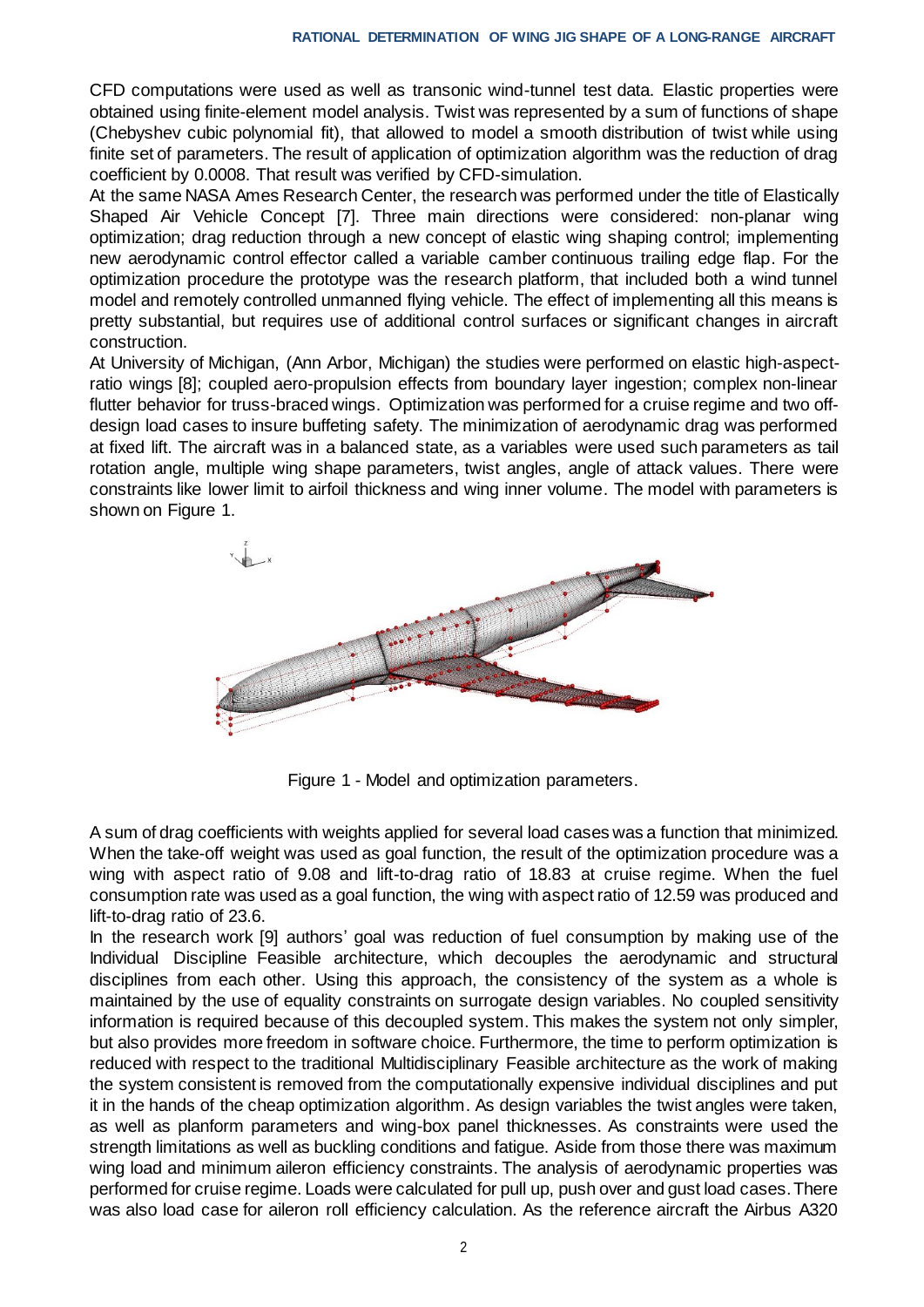was used. The Sparse Nonlinear Optimizer, based on the Sequential Quadratic Programming optimization algorithm, was used for optimization.

The analysis of aforementioned works led to the conclusion that multi-disciplinary optimization of liftto drag ratio or fuel consumption ratio is mandatory. Software, used for calculations, should not require substantial computation power, since more precise algorithms may need hundreds and thousands of machine-hours of powerful modern computers for each run of optimization procedure. To ensure sufficient precision it is possible to verify results of computation, made by standard software tool, for several separate load cases by more resource-hungry programs or by using the experimental data.

### **3. The algorithms and software used**

The calculations were performed with TsAGI in-house ARGON software package [10] which is based on polynomial Ritz method. For deformation representation this software uses beam and plate scheme of aircraft aggregate modelling. Aerodynamic properties could be determined by using inbuilt tools of this software. There is also a possibility to use the calculation results of external specialized software products.

# 3.1 Algorithm for rational wing jig shape determination

Algorithm has three levels. The first level is the iterative determination of preliminary wing-box structural parameters for conditions of chosen typical load cases.

Preliminary parameters and strength of wing-box structure are defined by the loads of rigid aircraft for load cases of quasi-static maneuvers. Critical load cases for maneuver loads are determined as a result of preliminary research. The load calculation is performed for chosen mathematical model of airplane for given flight parameters and control surfaces' deflection angles. It is done by using the module for quasi-static loads' calculation of ARGON software package. During the first step the rigid airplane loads are determined for created computational model. Model structural design is performed under conditions of strength based on integral loads' envelope. In this case the design procedure consists of required panel thickness calculation that meet strength requirements for integral loads in beam approximation. During the second step the wing-box designed for rigid airplane loads is redesigned for loads of flexible airplane. The procedure of redesigning for flexible airplane loads is iterative and 2-3 iterations are required.

After that the jig shape is calculated for the model optimized for loads of flexible airplane. Cruise twist is a jig shape of preliminary model and flexible twist angles are determined from calculations of loads and deformations at cruise flight regime. Jig shape is determined from those by using the following formula:

$$
\alpha_{\rm jig} = \alpha_{\rm cruise} - \alpha_{\rm flex}
$$

Here:  $\alpha_{jig}$  is jig shape angle at given wing section;  $\alpha_{critise}$  – the shape at cruise flight regime;  $\alpha_{flex}$  – stream-wise twist angle at the same section.

After the firstiteration instead of cruise angles the calculated jig angles are inserted and the calculation of twist angles is repeated for modified model. The process is repeated until the difference between jig shapes for two consecutive iterations lies inside of allowable error values (3-4 iterations are usually needed). For the preliminary model the cruise shape is used. For obtained flexible model with calculated jig shape further wing-box redesign is performed for flexible airplane's loads, which requires 2 to 3 iterations. The resulting model has the wing-box, optimized for design loads and which jig-shape is optimal for chosen cruise regime and aircraft flexibility taken into account. Resulting flowchart shown on Figure 2 demonstrates the algorithm of jig shape calculation at which the maximum lift-to-drag ratio for given flight regimes is reached.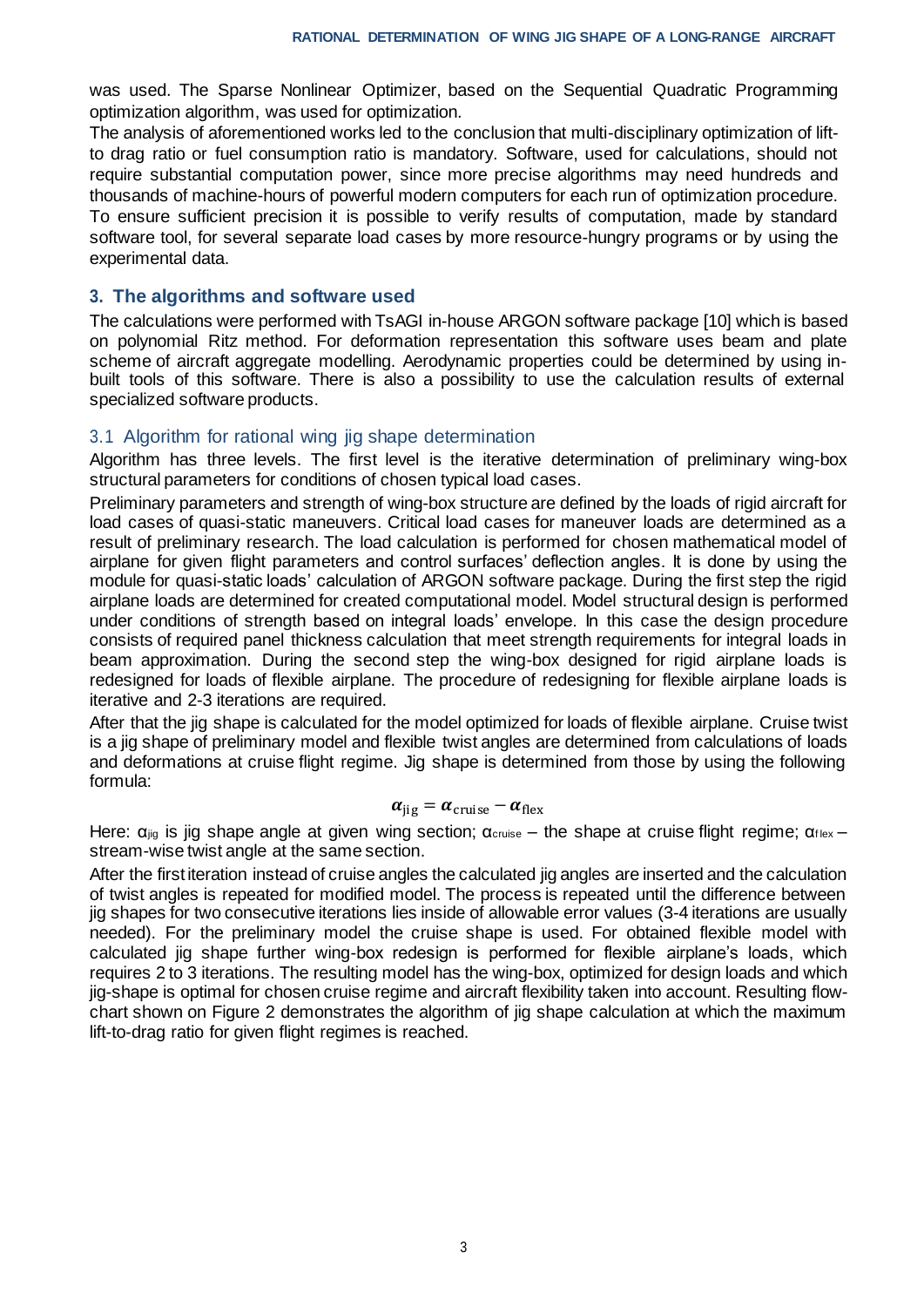

Figure 2 - Algorithm of structural and jig-shape optimization for given flight regime.

# 3.2 Aerodynamic calculations

In considered range of evaluative calculations the precision of panel aerodynamics is sufficient, so for it is used for the majority of calculations here.

To take peculiarities of trans-sonic aerodynamics into account BLWF software package is used. The calculation process in this software is performed by numerical integration of conservative form of finite-difference analogue of Euler's system of equations. Computational algorithm is based on iterative technique of viscous-inviscid interaction in shear layer theory. Laminar and turbulent spatial shear layer on wing surfaces is calculated using by finite-difference method based on predictorcorrector scheme [11]. The loads obtained as a result of aerodynamic calculations transferred to model of the structure for deformations' calculations.

# 3.3 Wing-box design

For design studies of high-aspect-ratio wing it is preferable to use the beam theory. Beam approximation in structural design assumes use of bending and torsion moments' distribution, which resulted from of active aerodynamic and inertial forces. For aerodynamic loads' distribution analysis the pressure distributions are used that are calculated beforehand for separate cases. After that the aerodynamic forces for each panel are determined (normal to the surface). For inertial forces calculation the distributed masses are translated into point (concentrated) masses. Forces could be integrated along given lines, presented as diagrams for distributed bending and twist moments as well as shear forces and then used for analysis and design of model in beam approximation. The design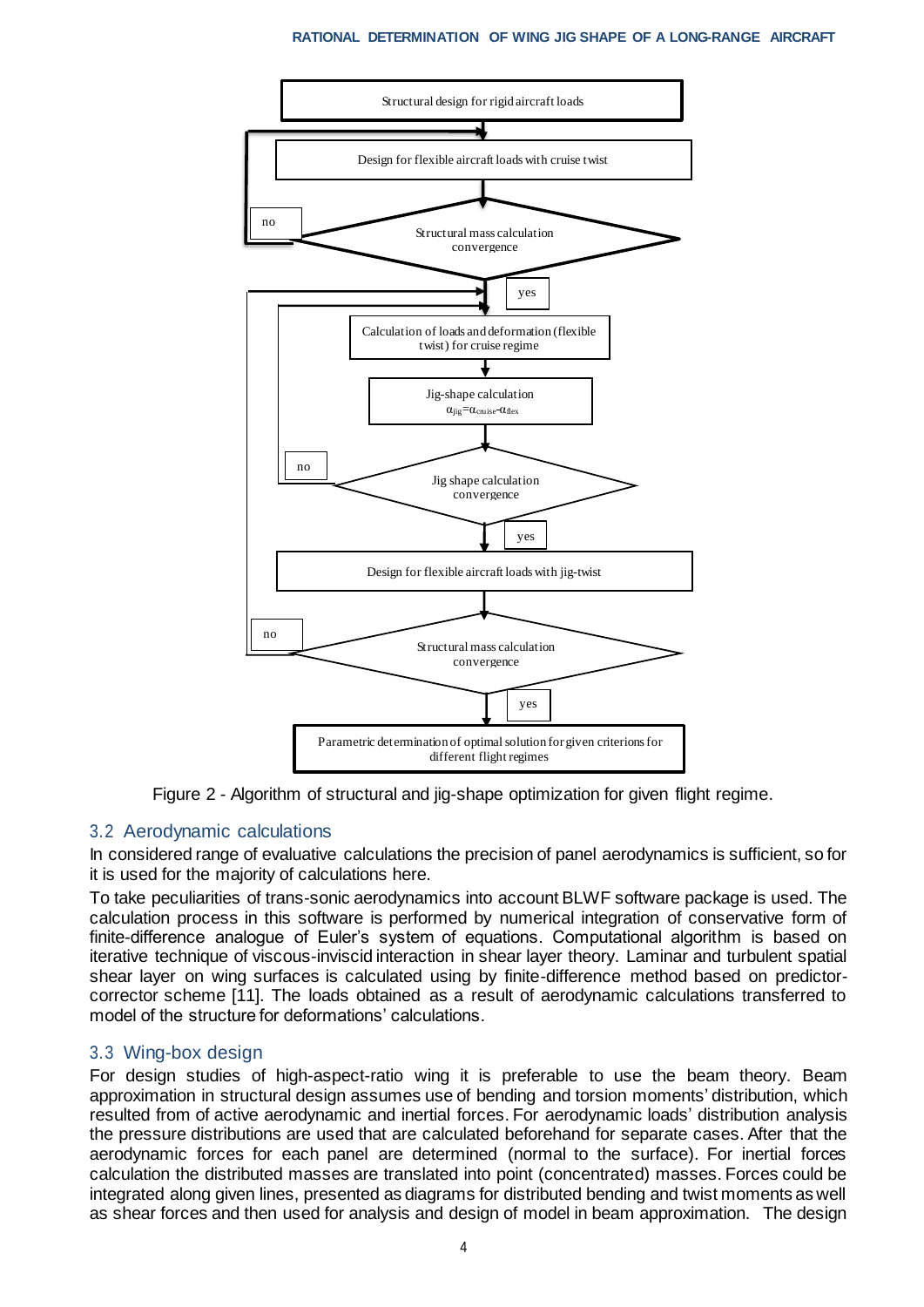technique is then simply a computation of panel thickness that is sufficient to meet the strength requirements under integral loads

For composite materials the criterion of limits of allowed strain is used to design a wing-box in beam approximation. In this case during the loads' calculation it is determined which (of bending and torsion) are the defining deformations. If the defining deformations are bending, then the defining load is a bending moment M<sub>bend</sub>. Then, form the cross-section balance condition the following equation is obtained:

$$
(\sigma_{panel}F_{panel} + \sigma_{beam}F_{beam})H = fM_{bend}
$$
\n(1),

In which  $F_{panel} = tb -$  skin section area, b – chord, t – skin thickness,  $\sigma_{panel}$  – normal stress in panels, σ<sub>beam</sub> – normal stress in beams, f – safety coefficient,  $F_{beam} = k_b F_{panel} = k_b tb$  – spar cap area.

From beam and panel strain compatibility condition:  $\frac{\sigma_{panel}}{E}$  $\frac{\sigma_{panel}}{E_{panel}} = \frac{\sigma_{beam}}{E_{beam}}$  $\frac{\sigma_{beam}}{\sigma_{beam}} = \varepsilon_a$ , where  $\varepsilon_a$  – allowed strain,

then  $\sigma_{beam} = \frac{E_{beam}}{E_{beam}}$  $\frac{E_{beam}}{E_{panel}}$   $\sigma_{panel}$  .

By putting this into (1), we obtain:  $\sigma_{panel}tb\Big(1 + \frac{E_{beam}}{E_{beam}}\Big)$  $\frac{E_{beam}}{E_{panel}}$   $k_b$   $\bigg)$   $H = f M_{bend}$ 

Then:

$$
t = \frac{fM_{bend}}{\sigma_{panel}b\left(1 + \frac{E_{beam}}{E_{panel}}k_b\right)H}
$$

$$
\sigma_{panel} = E_{panel}\varepsilon_a
$$

Or, if we assume that

$$
t = \frac{fM_{bend}}{\varepsilon_a b(E_{panel} + E_{beam}k_b)H}
$$

If the defining deformations are torsion ones then the defining load is twist moment M<sub>tors</sub>. As only the skin panels work under the torsion loads, then from section blance condition:  $fM_{tors} = \tau W_p$ , where  $\tau$  – is shear stress  $W_p = \frac{4H^2t}{3}$  $\frac{1}{3}$  – section modulus of thin-walled wing-box, H – wing-box height. Then:

$$
t = \frac{3fM_{tors}}{4\tau H^2}
$$

Mass-per-unit-length of section:  $m_l = \rho_{panel} tb + \rho_{beam} k_b tb$ 

If the density of material is equal to  $\rho_{panel} = \rho_{beam} = \rho$ , then

$$
m_l(z) = \frac{\rho f M_{bend}}{\sigma_{panel} H} \frac{1 + k_b}{1 + \frac{E_{beam}}{E_{panel}} k_b}
$$

In our case  $k_b$  is equal to 1. On Figure 3 the sample cross-section of wing-box of an airplane is shown. Wing-box properties are calculated following the approach that is described above to meet static strength criterions.





#### 3.4 Rational jig-shape determination criterions

Aside from lift-to-drag ratio for given flight regime the other chosen parameters can be used, such as flight range at given fixed starting mass of the airplane or fuel consumption rate.

The flight range of an airplane with turbo-jet engine is determined by using Breguet formula [12]: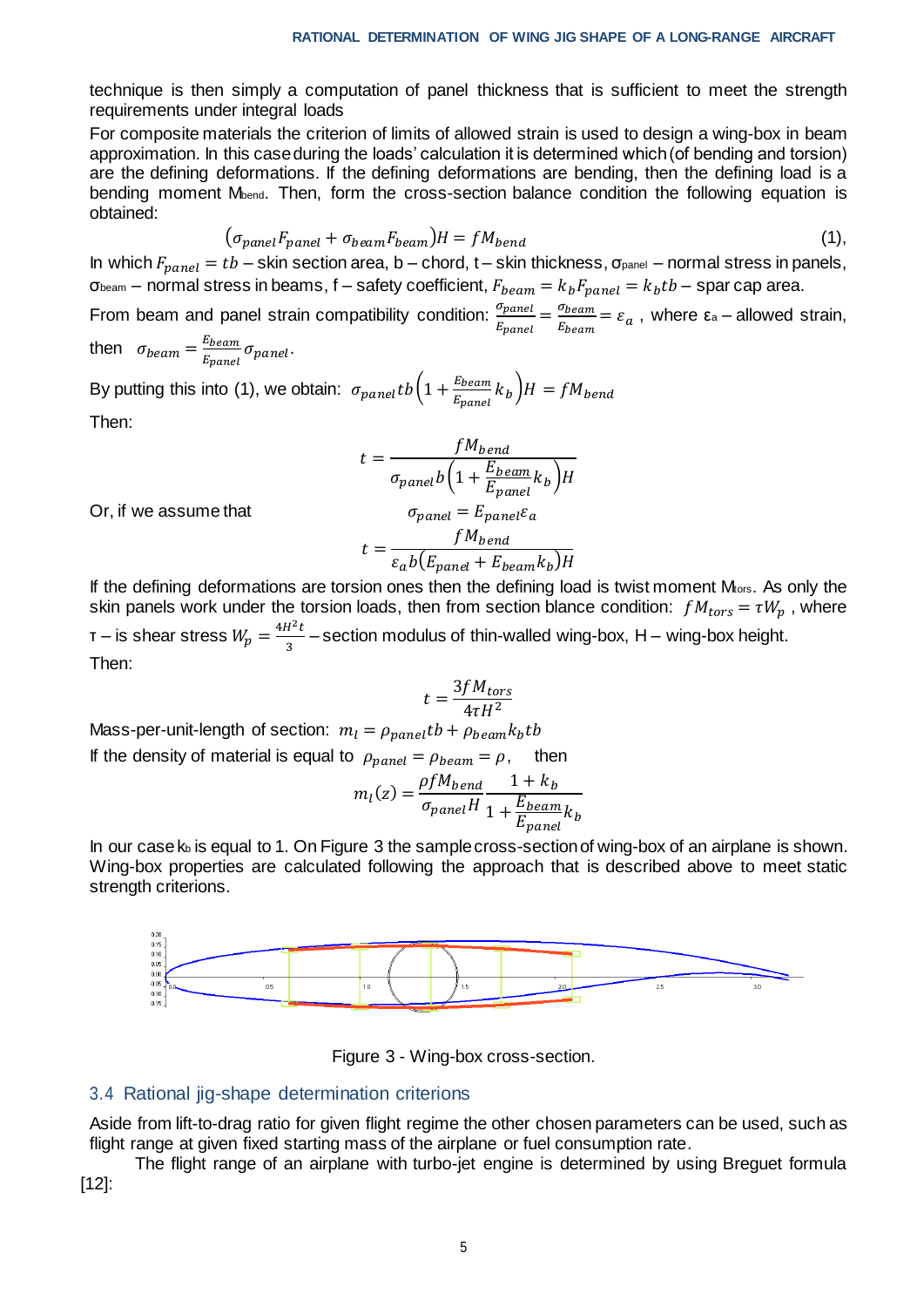*C*

*e*

2

$$
L=3.6\int_{G_2}^{G_1} \frac{aMK}{C_e}\frac{dG}{G}.
$$

If the flight speed and turbine turn rate is constant, then:  $3.6 \frac{\text{unm}}{\text{ln}} \ln \frac{10}{10}$ *G G*  $L = 3.6 \frac{aKM}{m}$  $= 3.6 \frac{u N m}{m} \ln \frac{N}{a}$ ,

Where: *G<sup>1</sup> –* takeoff weight; *G<sup>2</sup>* – zero fuel weight; *C<sup>e</sup>* – thrust-specific fuel consumption; *a* – speed of sound; *M* – Mach number.

 $G_1$  is a weight of airplane with standard payload and maximum fuel weight,  $G_2$  – landing weight with a standard payload and with minimum fuel residue. Then the formula for required fuel weight at fixed flight range (fuel consumption) can be written as follows:

$$
\Delta G = G_2(e^{\left(\frac{LC_e}{3.6aKM}\right)}-1).
$$

### **4. Jig-shape definition of long range aircraft**

This study is devoted to the methodology of rational choice of jig-shape of typical long-range airplane with the transonic flight regime.

### 4.1 Computation model

For the study preliminary computational model was created, with both aerodynamic and elastic mass properties represented. It consists of composition of thin flexible surfaces, which have the shape of median surfaces of real airplane's aggregates. It is assumed that aerodynamic disturbances and elastic displacements are small enough. In addition to that, it is assumed that center of mass position and plan-shape could be considered constant as airplane deforms. Longitudinal motion with symmetrical elastic deformations taken into account and lateral motion with antisymmetrical elastic deformations taken into account are considered separately. For computation of aerodynamic forces in quasi-static problems a linear panel method was used (also known as Woodward's method). Elastic-mass properties of the structure were modelled using Ritz's polynomial method.

### 4.2 Aerodynamic calculations

In preliminary model a cruise-shape was set. In ARGON software the aerodynamic model is broken into elementary panels as shown on Figure 4.



Figure 4 - LRA model for ARGON software.

The calculations were also performed using BLWF software. In this software aerodynamic forces are calculated using a fast-acting effective method based on the Euler equations with taking into account flow viscosity; the method has proved itself well in the tasks of aerodynamic design of aircraft with transonic flight regimes. The aerodynamic computational model for BLWF software is shown on Figure 5. It is created by interpolating of the mesh between sections perpendicular to the flow for fuselage and along the flow for all other surfaces.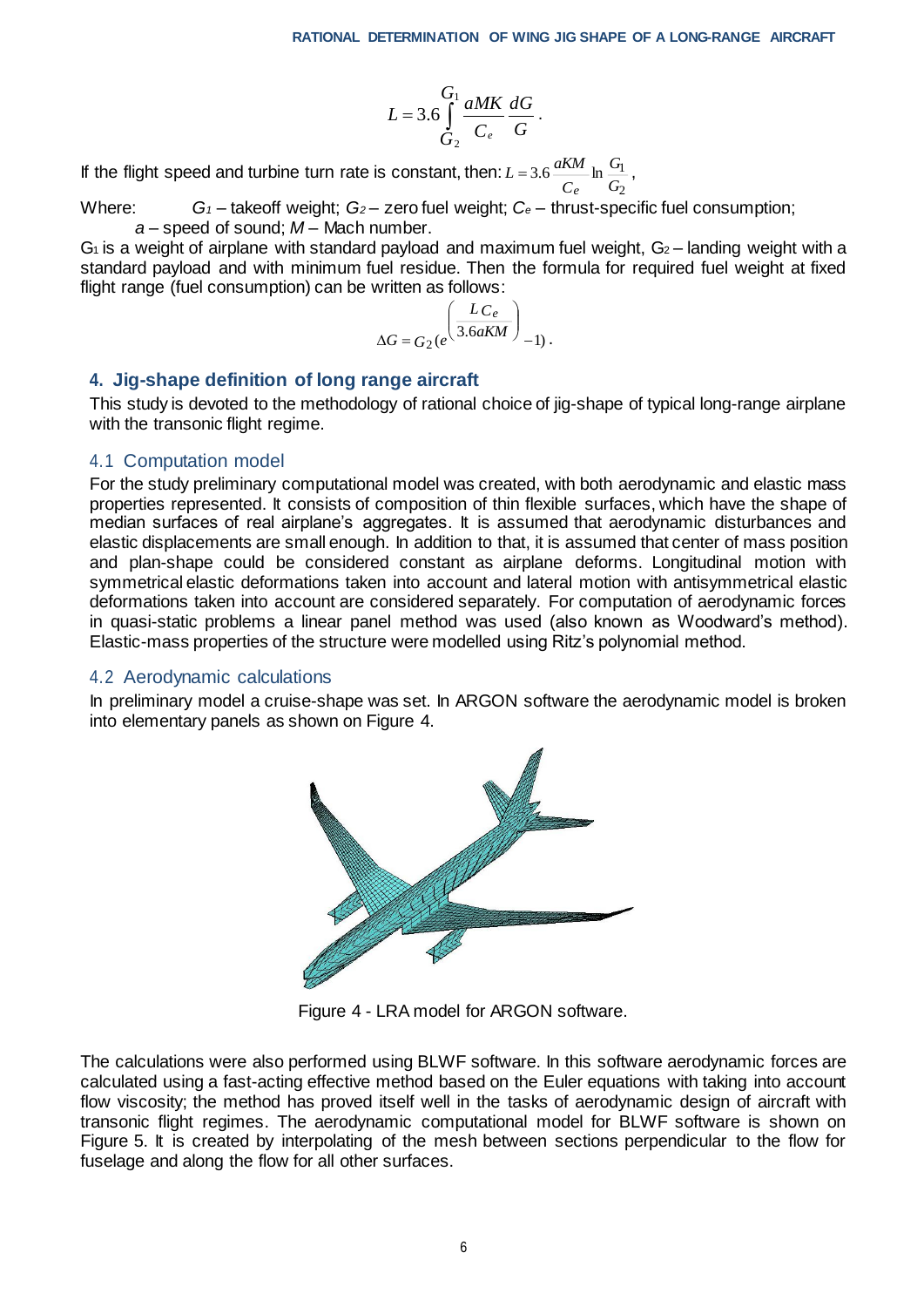

Figure 5 - LRA aerodynamic model for BLWF.

BLWF software package was used to calculate aerodynamic loads for several flight regimes. The differences and similarities between computation results of using BLWF and using ARGON's panel aerodynamics were analyzed. The analysis ultimately showed that for the range of flight regimes in question the precision of panel aerodynamics is sufficient. Load coefficients' C<sup>L</sup> comparison for flight regimes' range close to the cruise flight is shown on Figure 6.



Figure 6 - C<sup>L</sup> comparison for ARGON and BLWF.

Aerodynamic computation demonstrated the flow image that is specific to transonic regime. Pressure distributions in two sections are shown on Figures 7 and 8. The computational model variant used to get these images was optimized for a flight regime at 12.5 km altitude and 200 ton airplane weight. The calculations were performed for several flight altitudes. As can be seen on figures, the characteristic shock moves towards the tail end of the chord as the altitude increases. The pressure distributions, that were obtained from transonic aerodynamics' calculations were used to compute loads during iterative wing-box design phase and jig-shape re-calculation.



Figure 7 - Pressure distribution for the section located at 0.15 of wing span.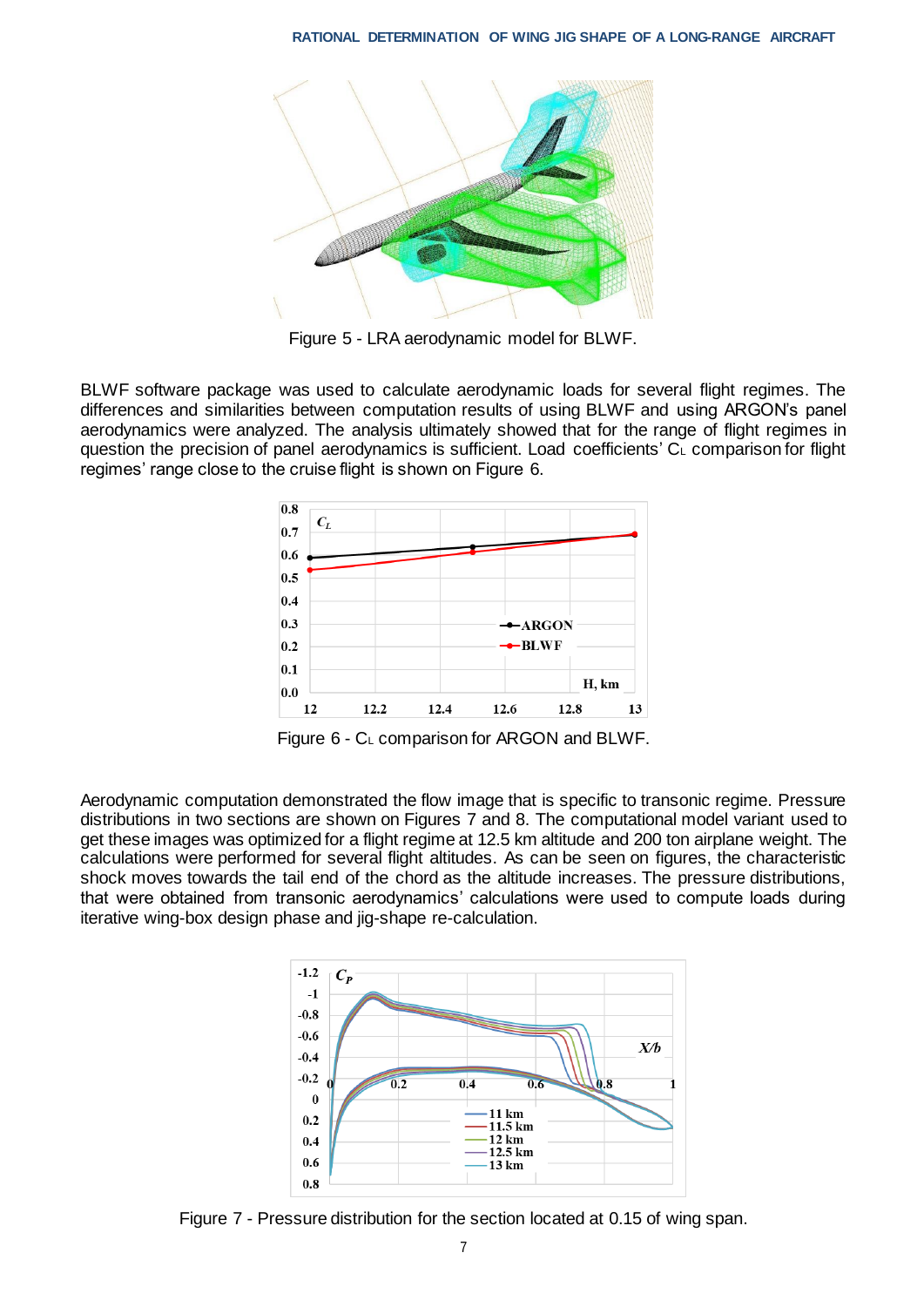

Figure 8 - Pressure distribution for the section located at 0.75 of wing span.

### 4.3 Wing-box and jig-shape optimization

For chosen typical load cases the basic parameters of wing-box structure were determined using iterative approach.

Strength and parameters of preliminary wing-box structure were obtained using loads of rigid plane for load cases that were representing quasi-static maneuvers. Several defining load cases for maneuver loads were chosen during preliminary research. ARGON software package tool for quasistatic loads' calculation was used to determine loads for chosen mathematical model of the aircraft. Flight parameters and control surfaces' deflections were taken into account. As described above, during the first step, rigid aircraft loads were calculated for LRA model, which was designed to meet strength's conditions based on integral loads' envelope. Required panel thickness were calculated for the model using the beam approximation. After the first iteration cruise shape was replaced by obtained jig-shape and the cycle of jig-shape calculation was repeated for modified model. Final stream-wise angles' distributions along the wing span that were obtained as a result of last iteration are shown on Figure 9.



Figure 9 - Jig shape, cruise shape and elastic twist angle distributions along the wing span.

The wing-box of obtained model with proper jig-shape received a redesign, this time using the elastic aircraft loads. Resulting model had a wing-box optimized with elasticity of the aircraft taken into account. The structural weight of this wing-box is 4.15 ton.

As an example, there was determined how does the change of flight regime affects properties like maximum range with amount of fuel fixed and fuel consumption rate with maximum flight range fixed. The change of flight regimes was modeled as increasing and decreasing of flight altitude with respective changes of other parameters while the Mach number was fixed and was equal to 0.85.

# 4.4 Flight regime variation

For fuel-related calculations as  $G_1$  was taken the aircraft weight with standard payload and maximum fuel weight. In this case G<sub>1</sub> was 229.3 ton. G<sub>2</sub> – was chosen to be equal to landing weight with a standard payload and with minimum fuel residue, in this case 157.4 ton. Required fuel weight at fixed flight range (fuel consumption) was then found using the Breguet formula for cruise flight at 12.5 km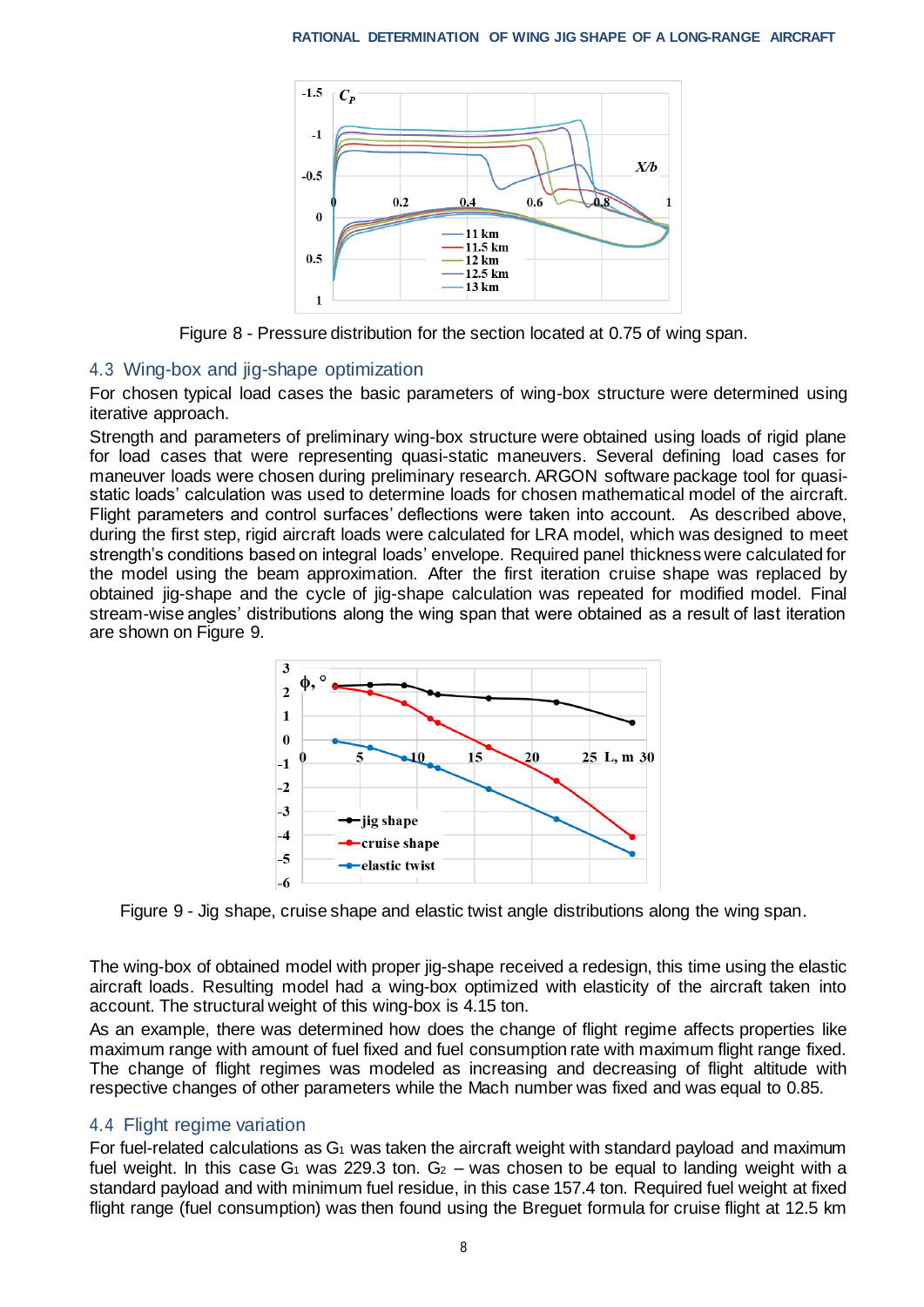altitude and Mach number of 0.85. Using the mentioned before algorithm the structure and jig-shape of LRA wing-box was optimized for this load case. Lift-to-drag ratio values were calculated for this flight regime as well as for several others with different flight altitudes. The result was an estimate of flight range for chosen load cases, such as cruise regime, for which the jig-shape was optimized, as well as flight regimes with different altitudes. These are shown in Table 1. At this stage of parameters that are present in a Breguet's formula for different flight regimes the values of  $G_1$   $\mu$   $G_2$  stay the same. This is due to wing-box is the same for all cases. The conditions at the beginning of the flight and that of at its end remain constant too.

Table 1. The dependency of flight's maximum range from flight altitude at fixed fuel capacity.

| H, km | L/D   | $L_{\text{max}}$ , km |
|-------|-------|-----------------------|
| 11    | 18.37 | 12010                 |
| 11.5  | 18.75 | 12255                 |
| 12    | 19.05 | 12448                 |
| 12.5  | 19.23 | 12566                 |
| 13    | 19.31 | 12616                 |

Aside from this the impact of correct choice of jig shape on lift-to-drag ratio and hence maximum flight range was analyzed. For this reason, with the help of aforementioned algorithm the computational models were created with different masses. The jig-shape of these models was optimized for cruise regimes of the aircraft with these different masses. The standard model was optimized for cruise flight regime with mass of 200 tons. There were also considered models optimized both for a mass of 166 tons (which represents an airplane with the standard payload and 5 tons of fuel) as well as optimized for 245 tons (maximum take-off weight without 5 tons of fuel). The effect of jig-shape optimization for particular flight weight and wing-box structure optimization for this jig-shape on maximum flight range was studied. In this research not only lift-to-drag ratio was different due to the change of jig-shape and load cases but also a structural weight of a wing-box. This wing-box weight change was small and still affected the outcome if only slightly.

The result of running the aforementioned algorithm for computational models, optimized for chosen weights was structural weights of wing-box. The structural weight of wing-box optimized for 166-ton aircraft was 124 kg lighter (per console) than baseline wing box optimized for 200-ton aircraft. The structural weight of wing-box, optimized for 245-ton aircraft, was 36 kg heavier (per console) than the baseline.

The Figure 10 shows the difference between loads (bending moment) distributed along the wing of the LRA variants with the wing-boxes and jig-shapes optimized for different weights of the aircraft at the cruise regime. These differences are shown between load values of baseline variant and two others.



Figure 10 - The difference between loads of baseline variant and two others, distributed along the wing-span.

The next distribution (Figure 11) is the difference between thicknesses of structural elements along the wing of models optimized for 166 tons, 245 tons compared to that of optimized for 200 tons.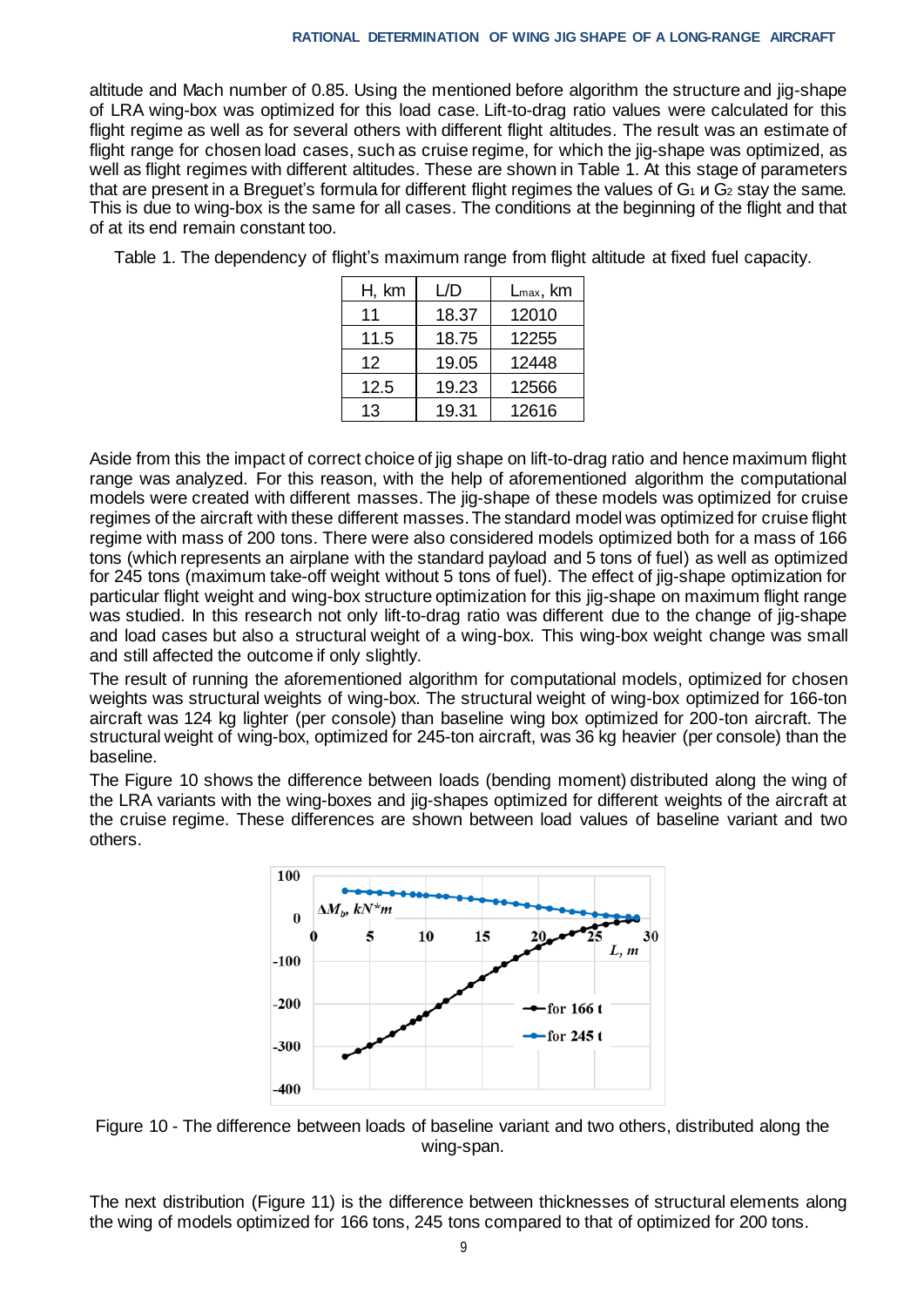

Figure 11 - The difference between thicknesses of baseline variant and two others, distributed along the wing-span.

Figure 12 demonstrates the distributions of jig-shape angles along the wing span, optimized for three different flight weights.



Figure 12 - Jig-shape angles, optimized for different aircraft weights.

The values for maximum flight ranges were calculated while taking into account  $G_1$  and  $G_2$  corrections due to wing-box weight changes that were caused by optimization for different jig-shapes. The dependencies of these maximum flight ranges from flight altitudes for the models used are shown on Figure 13. The dependencies for lift-to-drag values look almost the same. That is due to the fact that the range is directly proportional to lift-to-drag ratio. The differences are caused by changes of wingbox structural weights, which has some effect on the maximum range. The difference between lift-todrag ratios is directly caused by difference between jig-shape angle distributions. For a fixed flight range of 12000 km there was a value of required mass of the fuel ΔG calculated and the dependencies are shown on Figure14.



Figure 13 - Dependencies of maximum range from flight altitude for LRA with wing, optimized for different flight weights.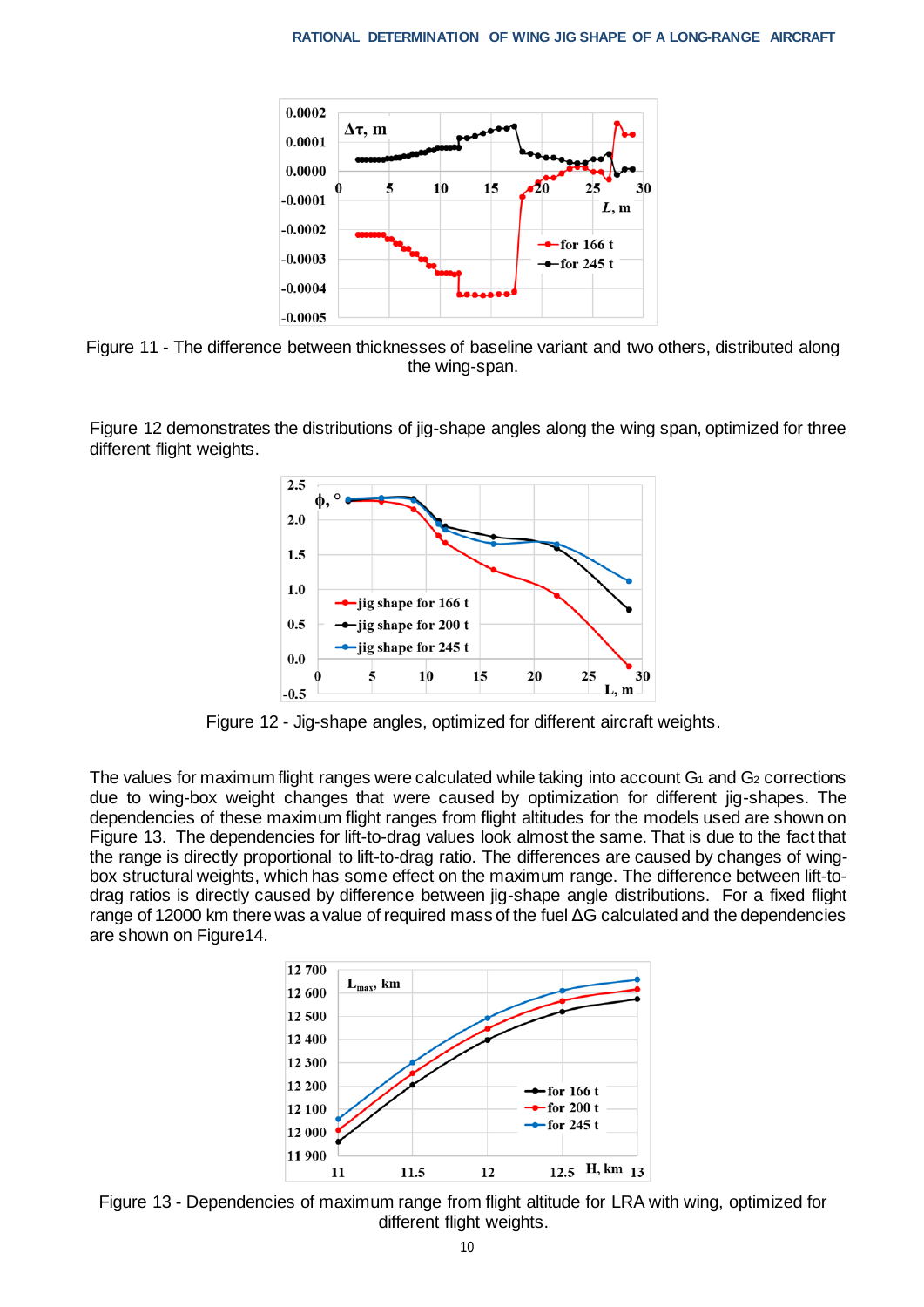

Figure 14 - Dependencies of fuel consumption rates from flight altitude for LRA with wing, optimized for different flight weights.

The computed data shows that if the jig-shape is optimized for the aircraft weight that is close to the take-off weight then maximum range increases. Optimization of the jig-shape for same load cases, but with the weight that is closer to landing one, leads to decreased maximum range compared to model, optimized for average flight weight. The flight at higher altitudes at same Mach number allows to increase maximum range somewhat.

# **5. Conclusion**

The algorithm of the jig-shape rational choice for the long range aircraft with the transonic flight regime was developed. This includes a wing-box structural weight optimization. Computational models of LRA in question for ARGON and BLWF software packages were created.

With the help of developed algorithm, the parametric research was performed on typical LRA, that is devoted to studying jig-shape influence on maximum flight range and required fuel capacity.

In addition to that the effect of aircraft weight, for which the optimization of jig-shape is performed, on jig-shape angles themselves as well as on the maximum range.

It was found, that jig-shape optimization for aircraft weight close to maximum take-off weight slightly increases the max range (~0.4%), and for the weight, that is close to a landing weight, it decreases the range (~-0.4%) when compared to its value for average flight weight.

The off-design regimes' influence on maximum range was also analyzed. For this LRA, the flight at altitudes higher than chosen cruise one at the same Mach number allows to slightly increase the maximum range (~0.4%). Lowering the altitude by 1.5 km leads to maximum flight range decrease by 4.5%. There are still altitude limitations caused by the engine parameters among others, that were not considered in this work.

The results of computational studies demonstrated that the influence of jig-shape variation on fuel consumption rates, maximum flight range and structural weight is not very big, reaching several percent at its max. Still, if the long time-span of the flight and LRA's big fuel capacity, using these recommendations as guidelines mayresult in significant profit. Thus, taking these factors into account, while not being defining, still should be considered when choosing jig-shape and estimated load cases' combinations for LRA.

# **6. Contact Author Email Address**

mailto: stataer@tsagi.ru

# **7. Copyright Statement**

The authors confirm that they, and/or their company or organization, hold copyright on all of the original material included in this paper. The authors also confirm that they have obtained permission, from the copyright holder of any third party material included in this paper, to publish it as part of their paper. The authors confirm that they give permission, or have obtained permission from the copyright holder of this paper, for the publication and distribution of this paper as part of the ICAS proceedings or as individual off-prints from the proceedings.